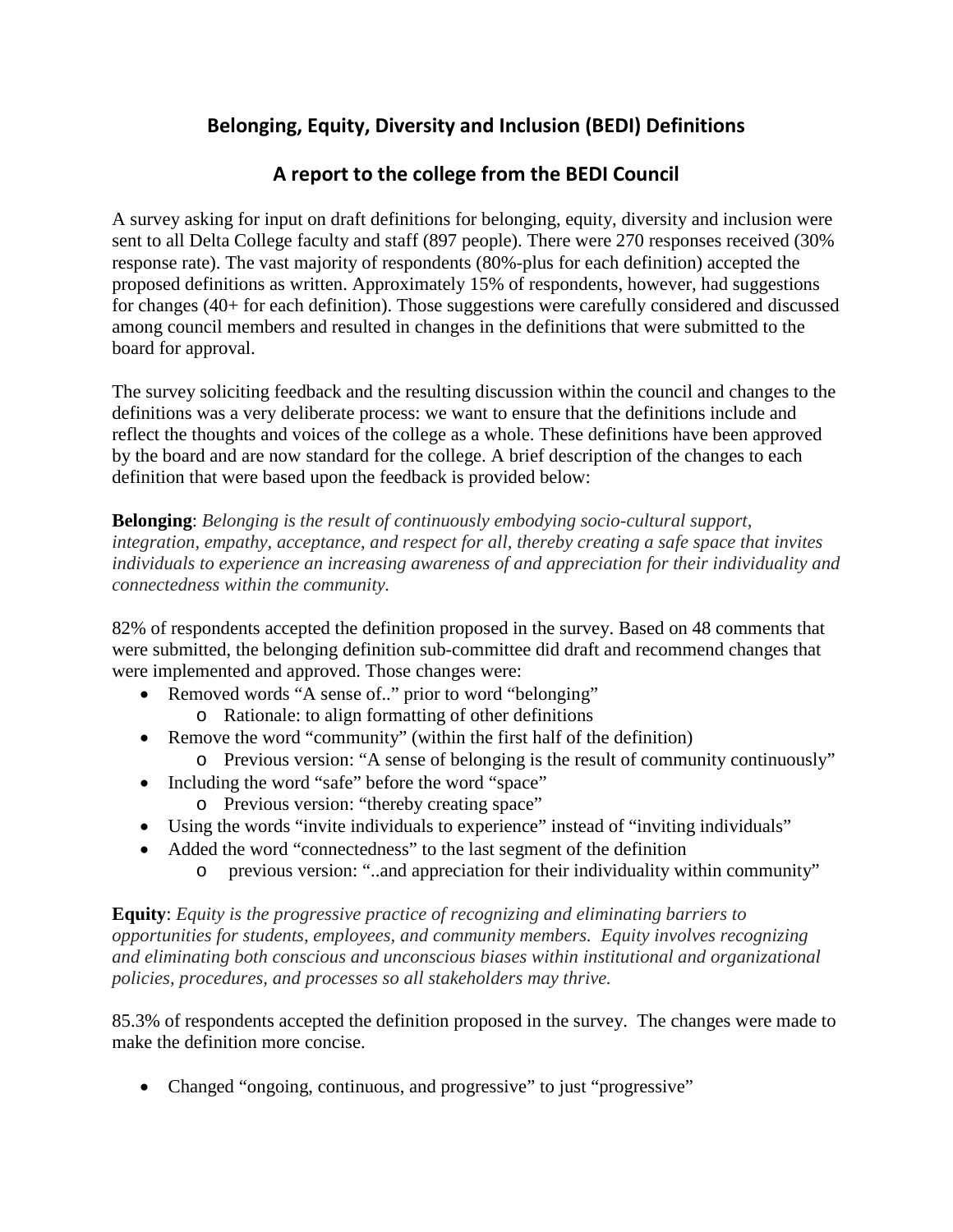- Removed "intentional and unintentional"
- Removed "eradicating opportunity gaps"

**Diversity**: *Diversity encompasses the full range of differences and uniqueness that embody the lived human experience including, but not limited to ability, age, education, ethnicity, experiences, family status, gender identity/expression, geographic location, heritage/history, immigration status, income, indigenous status, language, occupation, race, religion, sexual orientation, and thoughts.*

84.2% of respondents accepted the definition proposed in the survey. Based upon the 42 comments that were provided, however, the diversity definition sub-committee did draft and recommend changes that were implemented and approved. Those changes were:

- "gender" was changed to "gender identity/expression"
- "sexuality" was changed to "sexual orientation"
- "thoughts" and "experiences" were added by a board member during the approval process

There were several suggestions that the definition include "intelligence". It was reasoned, however, that this dimension of diversity was subsumed under "ability" so that descriptor was not added to the definition.

**Inclusion**: *Inclusion welcomes the contributions, experiences, ideas, and perspectives of all people by proactively addressing obstacles that impede equitable access to opportunities, resources, and decision-making, thereby creating and sustaining a culture of belonging, compassion, respect, appreciation, and recognition.*

88% of respondents accepted the definition proposed in the survey. Overwhelmingly the definition of inclusion was accepted as written. When considering the proposed changes we made slight modifications to the wording to make the definition more representative of the collective ideas of inclusion.

- "embraces" was changed to "welcomes" (inclusion welcomes the...)
- "removing" was changed to "proactively addressing" (by proactively addressing obstacles…) because it would be nearly impossible to remove every obstacles (e.g., racism and poverty), but we can address them.

The BEDI council expresses its thanks to all who participated and shared their perspectives and thoughts through this survey. We are grateful for the input provided—it has allowed us to create definitions that more fully reflect the voice of the college as a whole.

As a council, we will always try to model our title: belonging, equity, diversity and inclusion. Therefore, we openly invite participation and input from all members of our college community. If you have questions or would like to participate more directly in our work, please just contact us.

Sincerely and respectfully,